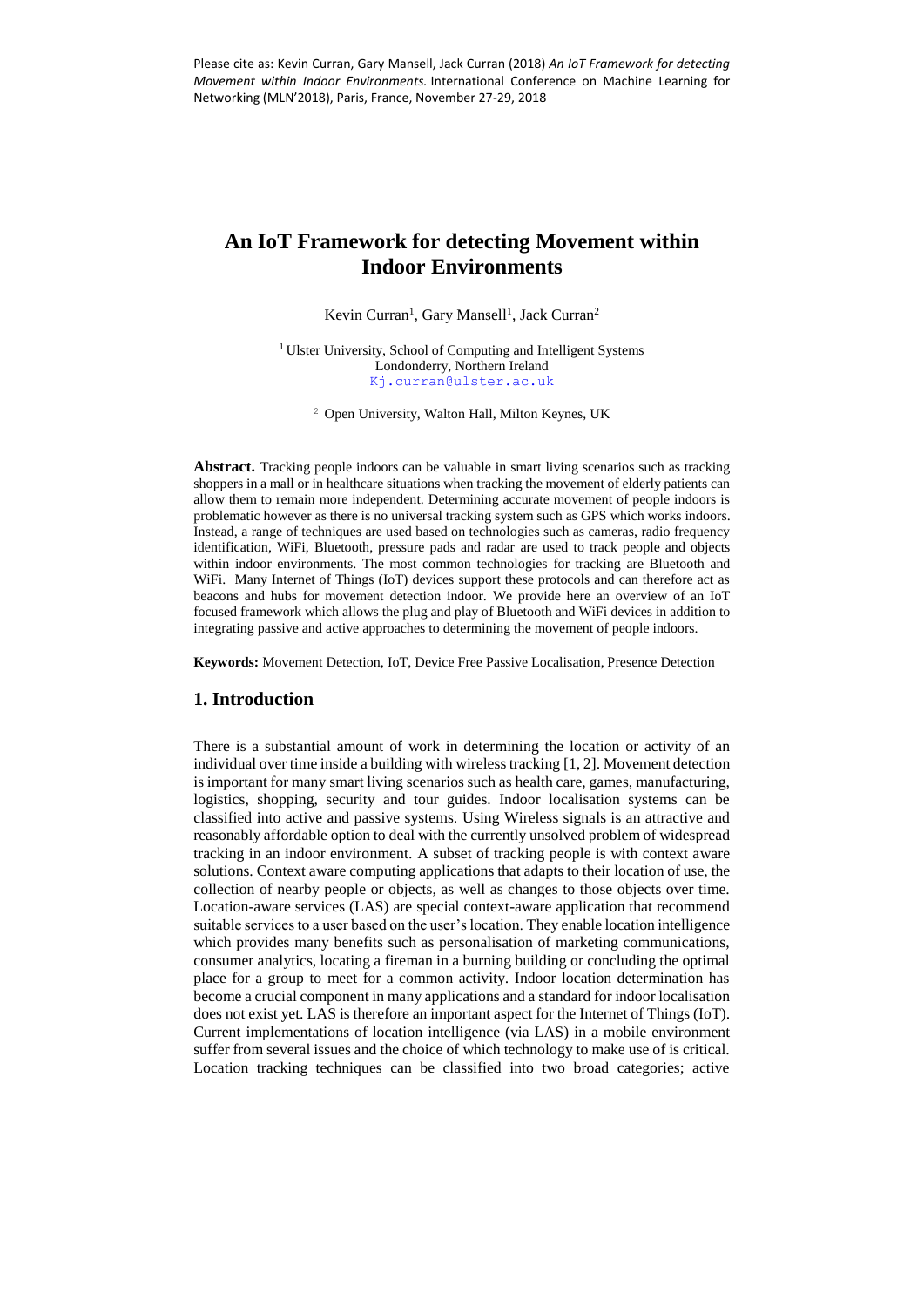localisation and passive localisation. The distinguishing factor is the participation of the tracked individual. In a passive system, the user is not required to participate, i.e. the system can track them without any need for an electronic device to be carried or attached which sends out signals to help deduce their location. In an active system, an electronic device is carried. Device Free Passive Localisation (DfPL) approaches can identify human presence by monitoring variances of the signal strength in wireless networks [3]. This is since human body contains about 70% water and it is known that waters resonance frequency is 2.4 GHz. An indoor wireless positioning system consists of at least two separate hardware components: a signal transmitter and a measuring unit. The latter usually carries the major part of the system intelligence. Mobile devices face many challenges that are intrinsic to mobility and are unlikely to be overcome easily. Wireless connectivity is highly variable and mobile devices must rely on limited energy sources. These issues often significantly hinder implementations of mobile LAS. The core concepts used to locate an object are explained in the next section which is then followed by a review of current location detection technologies which may be used to implement a Location based system [4, 5].

# **2. Detecting User Movement Indoors**

A significant drawback of many indoor locating technologies is the requirement to deploy a costly and complex infrastructure composed of dedicated hardware. The existing IEEE 802.11 networks and support for wireless protocols by the clear majority of mobile devices makes Wi-Fi a logical choice for low-cost indoor location detection. Wireless networks are capable of tracking movement through the network using a technique known as radio mapping or more commonly fingerprinting, which most IEEE 802.11 based location detection approaches are based on. Fingerprinting requires a complex setup or training phase to construct a map of pre-recorded received signal strengths (RSS) from nearby access points (AP's) at every position of an interesting area. The results are stored in a fingerprint database which can be queried with any RSS to identify and map corresponding locations. This fingerprint database or radio map can be used to create a model such as the example shown in [Figure 1.](#page-2-0)

Fingerprinting provides good accuracy but is highly vulnerable to environmental changes such as rearranging furniture or moving the APs. One method of reducing this factor is collaborative feedback allowing a continually evolving radio map however the variation in RSS generated by different Wi-Fi chips could be a significant limitation in using a Wi-Fi based approach. An important consideration is that the decisions made when installing a Wi-Fi AP were typically to catch large congregations of users and primarily to provide the highest available throughput to those users. Indoor environments are also especially noisy with other wireless devices such as wireless headsets and cordless phones causing unpredictable interference. These factors result in a coverage area which is less than ideal for fingerprinting. Fingerprinting can be divided into deterministic and probabilistic approaches. There are many models within each category each with their own pros and cons, overall the probabilistic models are the most promising with the most notable being the Bayesian-Hidden Markov model. This model provides accuracy of 1.5 meters but lacks reliability with only 70% of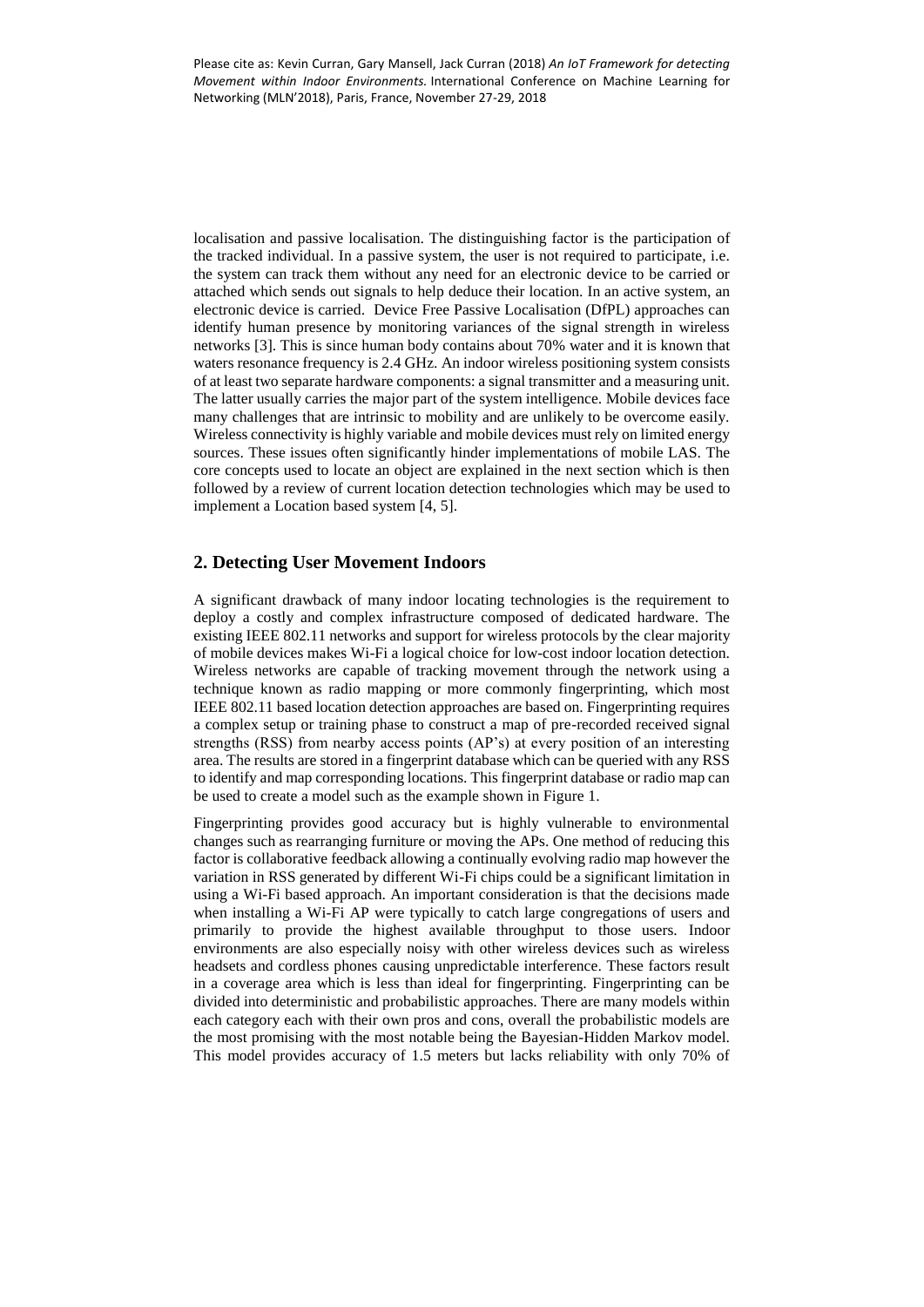

results being correct. It is also worth noting that depending on location, Wi-Fi based methods may be impossible or even dangerous to consider, for instance use in a hospital could be dangerous as the Wi-Fi signals may interfere with hospital equipment signals.

Figure 1: Radio map

<span id="page-2-0"></span>Received Signal Strength Indicator (RSSI) is the most crucial parameter in the localization of WLAN devices [6]. At the monitoring device e.g. laptop, phone, it shows the signal strength received from an access point, where the stronger signal received by the WLAN card, the closer the position of the card to the access point. One of the most important factors in the measurement of RSSI is the power attenuation due to distance; however, absorption gradient also affects the RSSI measurement. Sudden changes in signal absorption, due to walls for example, introduce discontinuities into the dependence between RSSI and distance which is normally considered a smooth function [7]. In addition to walls, the presence of humans, the thickness of walls and doors, the air temperature, nearby devices, the direction of the antenna, and the types of WLAN cards influence the absorption of the RF signal energy. The RSSI values can be reported by the device driver as a non-dimensional number or percentage and sometimes is converted to dBm through some nonlinear mapping process [8]. The error caused by different types of WLAN cards can be around 20% which is a considerable error value [9].

# **3. IOT Movement Detection Framework**

This section provides an overview of an indoor tracking architecture including the web application and the mobile app which we have developed which builds on our previous work [10, 11, 12, 13]. This IoT focused framework allows the use of different indoor tracking technologies to be plugged in and it also allows the use of passive and active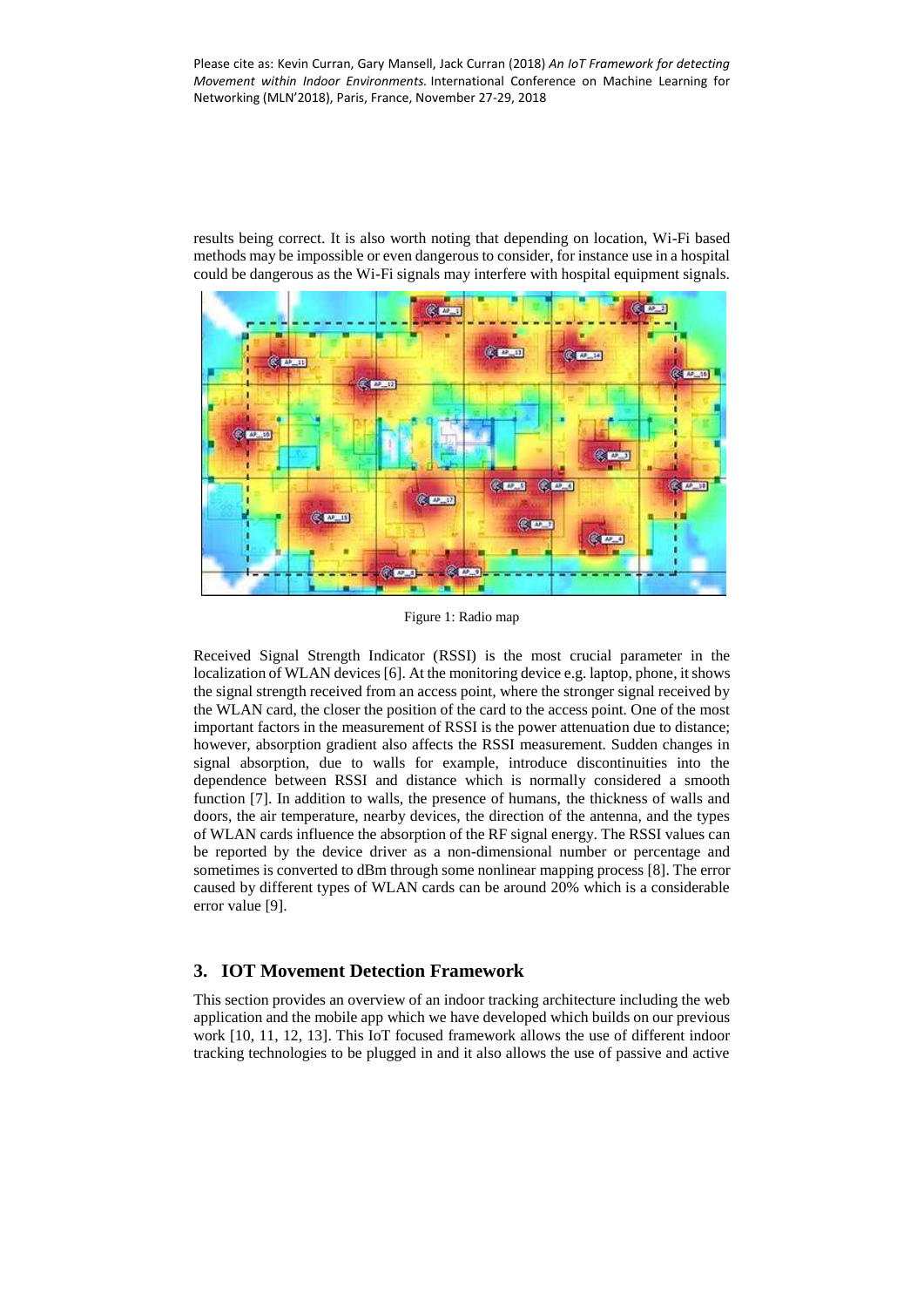tracking technologies. The web application interacts with the system by a range of different types of clients. It written in Java. The web application offers content in a RESTful way. Access to the web portal is via JSP pages which are compiled into HTML mark-up with Ajax used as the primary means of transferring data. Data transfer is based on the commonly used JSON data interchange format so as to permit reuse of functionality by the mobile application. [Figure](#page-3-0) *2* shows the communication procedure with the web application. The request and response may or may not contain JSON data.



Application Communication

Figure 2: Web app communication

<span id="page-3-0"></span>The web application is modular and loosely coupled allowing functionality to easily be reused or replaced entirely if required. This allows us to create a framework where location sensors can be ibeacons or Eddystone beacons. They could also be another technology such as RFID or Zigbee. The framework makes it simple to slot in the location determination technology of choice. A three-tiered system is used to achieve this where three distinct tiers are made up from a data access layer, a business layer and a presentation layer. Each layer has clearly defined roles. The data access layer is used for communication with the database only. The business layer stores application specific logic. The presentation layer contains user interaction logic as well as offering an endpoint for client communication. It also communicates with the business layer and the business layer communicates with the data access layer which in turn communicates with the database. We took time to design the system like this so that future IoT location determination technologies can be more easily plugged in.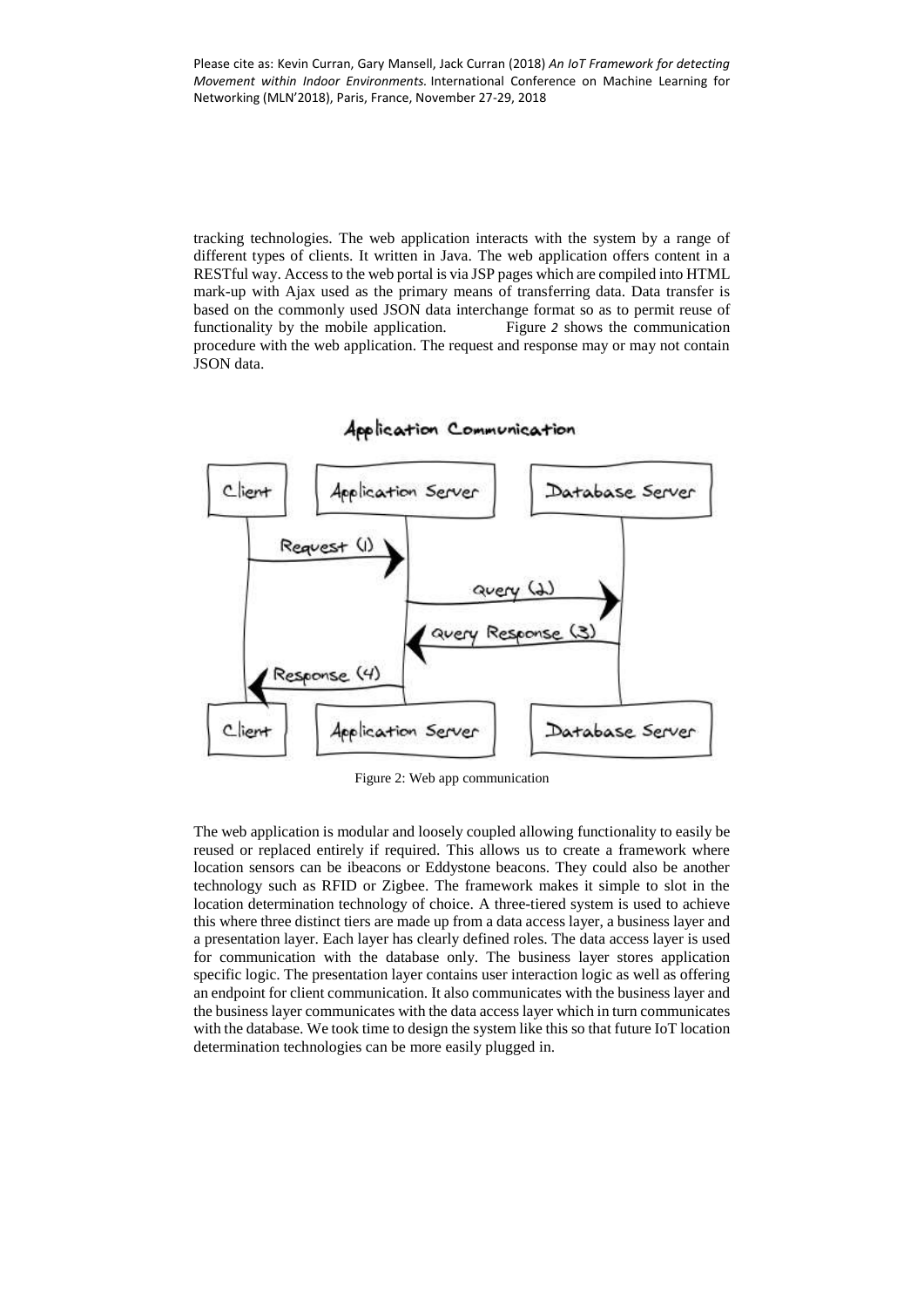# **3.1 Mobile Application**

The mobile application uses the Android beacon library to communicate with nearby beacons to retrieve their namespace id and instance ids. The Android beacon library is an open source library with a large support base and is regularly updated for bug fixes and support for new features is added regularly. Once retrieved, the Eddystone-UID communicates with the server and this determines the user's current position. The mobile app is used by most of the system users. The initial start page of the mobile application allows users to login with the username/password combination if they already registered. If no registration has been done previously, then new users can navigate to the registration page to create a new account.

Beacon scanning allows a user to enable scanning for beacons with a prompt shown if Bluetooth is not already enabled. Once scanning is enabled, the scanning functionality of the mobile application lets beacons be scanned for every ten seconds. If a beacon (closer than the ranging distance threshold) is found, then its Eddystone-UID details are sent to the web application which saves a new position history with the current timestamp. While remaining within range of the same beacon, new position histories are saved every minute. If multiple beacons are scanned, then the closest beacon is used. Once beacon scanning is enabled it will continue to run in the background even if the user closes the application completely. We choose this because beacon scanning is performed in a custom background service which the application communicates with. This becomes problematic however when attempting to get the current status of the background service after restarting the application as Android does not provide a clear way of checking if a service is running or not. Nevertheless, if the application does restart, the state of the background service is correctly shown by the state of the buttons. Although the normal scan cooldown time results in very little additional battery consumption, a power saving mode has been included which increases the scanning cooldown to thirty seconds. This shortens the time it takes to discover new beacons although user locations are still saved often enough to be considered accurate.

The position history page allows a user to view all their own position histories in a list. When a position history is selected, specific details are shown including the time and date they visited each position. This page automatically updates each time a new position history is saved (if beacon scanning is enabled) allowing the user to see in real time which location they are in. The account settings page allows users to manage their account details such as name and password. The user account id and username are also shown (to use if admin support is required) and validation errors result in icons like those on the login and registration pages. The URL that the application uses can be changed here. The reset button allows a user to reset any changes they have made.

The manage user accounts page displays all information relating to existing user accounts such as usernames, user account types and full names. From this part, an administrative user can create, update or delete user accounts.

To assign beacons to positions, there must be locations that the positions are associated with. The manage locations page allows administrative users to manage locations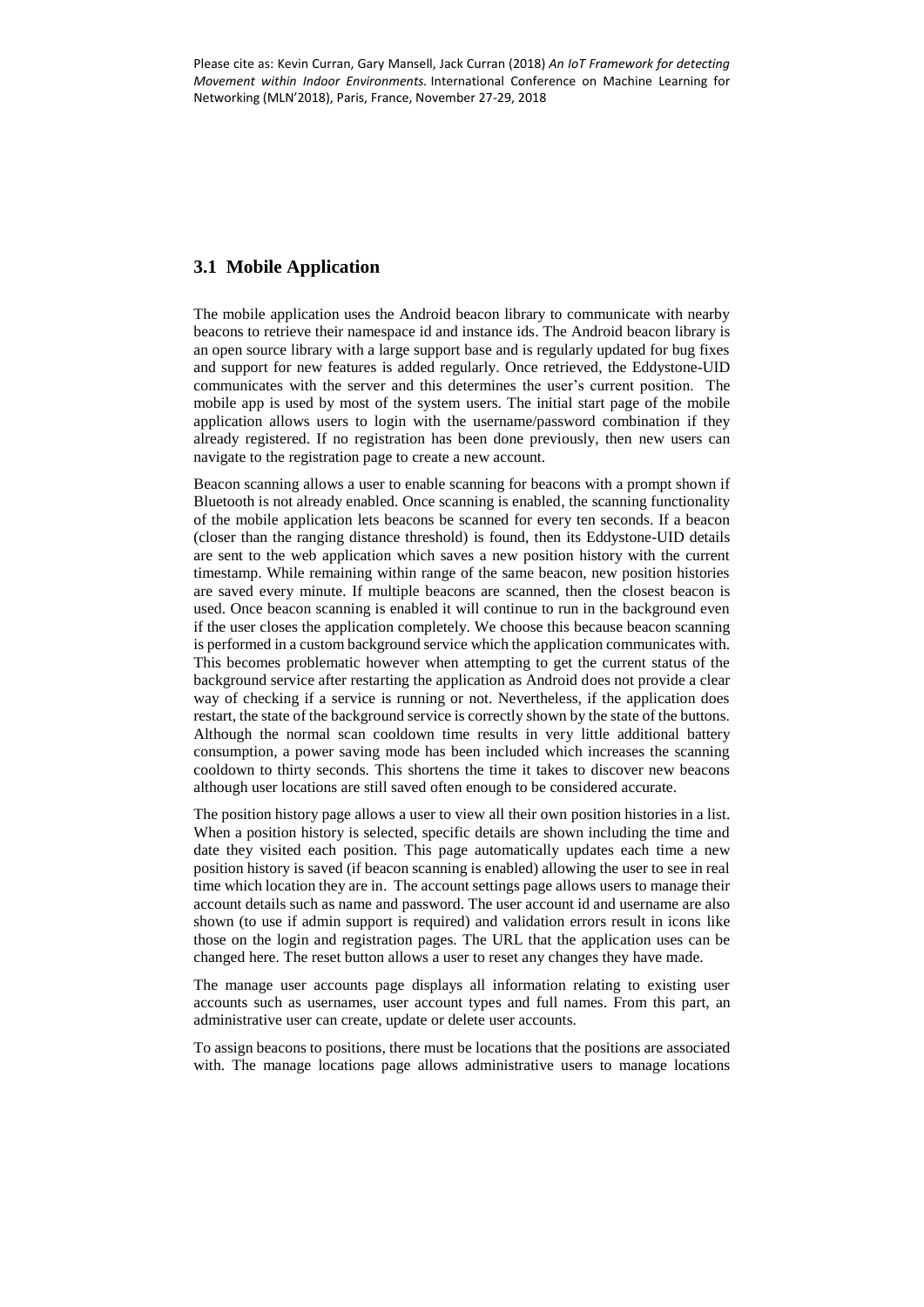including the ability to create, update and delete location data. Deleting a location also deletes any positions which are assigned to that location, with the user made aware of this while confirming deletion. There is no limit on the number of locations however some manufacturers do have limits on the number of beacons assigned to a network.

|                  |           |                 |                   |                 | Manage User Accounts |                              |  |
|------------------|-----------|-----------------|-------------------|-----------------|----------------------|------------------------------|--|
|                  | Syath.    |                 |                   |                 |                      |                              |  |
| $+$ Onde         | Last from | <b>Finthane</b> | User Account Type | <b>Charlane</b> | at it Writer         |                              |  |
|                  | Care      | Kevitt          | ADMINISTRATOR     | ARVILLE         | 130                  |                              |  |
| $+$ Update       | int.      | test            | ADMINISTRATOR     | <b>MAI</b>      | $-10$                |                              |  |
| + Manage Rewards | MAK       | Midson          | <b>NOTEAU</b>     | 30am            | $^{\dagger}$         |                              |  |
|                  |           |                 |                   |                 |                      | z<br>$\pm$<br>m <sub>1</sub> |  |

Figure 3: Manage user accounts page

Managing beacons is one of the key features of the web portal and the manage beacon page allows administrators perform this. Beacons can be created, modified and deleted as shown in [Figure 4.](#page-5-0) During creation or modification, beacons can be optionally assigned to a location via a dropdown which is populated with locations saved through the manage locations page. If a beacon is assigned a location, then a position name must be entered.

|     | Manage Beacons  |                                |                     |                      |                     |                 |   |             |
|-----|-----------------|--------------------------------|---------------------|----------------------|---------------------|-----------------|---|-------------|
|     |                 |                                |                     |                      | Boards              |                 |   |             |
| ×   | Allas:          | <b>Stammtpace GI</b>           | <b>Jostense MI</b>  | Location Id. Licolog |                     | <b>Rostitos</b> | ш | $+$ Cruze   |
| x   | terip.          | <b>Interactivity costs</b>     | mit18is8ia1         | ٠                    | <b>Slichark</b>     | <b>Wales</b>    |   |             |
|     | modili.         | Childrights/St 100000          | @1140224040         |                      | <b>Million</b> Room | a               |   | $+$ Update  |
| I,  | <b>IKD</b>      | Dick behind 1 som le           | ENGIALBAR           |                      | Children            | x               |   | $= 0$ elete |
|     | <b>Stati</b>    | <b>Children Haff (2003)</b>    | <b>BRYANSWORD</b>   |                      | Saltace             | <b>Salesman</b> |   |             |
| I   | DACA."          | EN/Markholte-                  | <b>BRITING TYPE</b> |                      | Doly:               | Buty.           |   |             |
|     | ma <sup>2</sup> | Dick brinds? home              | TARRYTAL75          | Ł                    | <b>Bakgaley</b>     | Back parties    |   |             |
| là. | L2i             | <b><i>OSSIMAGEST 40036</i></b> | edittibustiet-      | iiá                  | MA 7                | NW <sub></sub>  |   |             |
| O,  | mH3             | ChildrichtsTheORDa             | Elasticone          | НA                   | MA.                 | AM.             |   |             |
| ÷   | 1834            | EN2A-latin/in21 econia         | <b>JAPANALIES</b>   | kat                  | AAR                 | 384             |   |             |

Figure 4: Manage beacons page

<span id="page-5-0"></span>The view position histories page can be used by admins to view position histories for all users within the system (see Figure 5). The admin can also elect to auto refresh this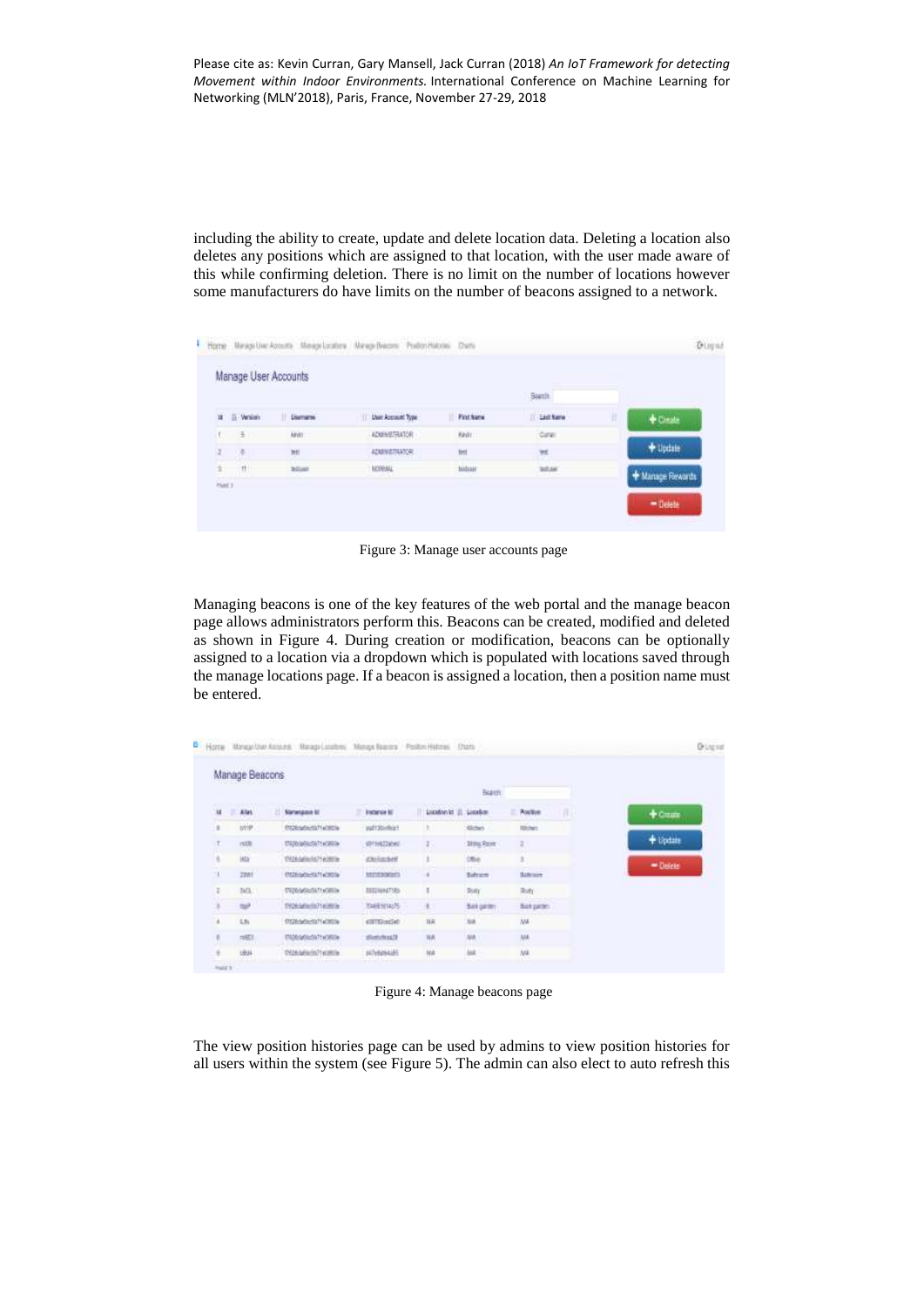|                         | Position Histories    |                     |                             |                       |                    |    |               |
|-------------------------|-----------------------|---------------------|-----------------------------|-----------------------|--------------------|----|---------------|
|                         |                       |                     |                             |                       | <b>Skatch</b>      |    |               |
| an an<br>$\blacksquare$ | Tratturp              | Location            | Postkon                     | <b>Userane</b>        | Bescon Instance Id | m  | Auto retrooty |
| 308                     | 822017, 11:06:37 PM   | <b>Siting Road</b>  | <b><i>Siling Figure</i></b> | <b>Instruct</b>       | @11st/22pmt        | ×  | OFF           |
| 208                     | 9/20017, 11:06:31 PHF | <b>Octor</b>        | <b>Kildhare</b>             | <b>Withmest</b>       | dall130/450/5      |    |               |
| 28                      | 322217, 11.09.10 PM   | Siting Book         | <b>Silling Roam</b>         | test self-            | dirticazione       |    |               |
| W                       | 322317.11.00 15 PM    | <b>Kitchee</b>      | <b>Kitchen</b>              | test med              | dall 130clibdc?    |    | - Delete      |
| 24                      | 322017.1118.37 PM     | Silling Room        | <b>Silling Roam</b>         | Mot.neM               | dirikt/200ed       |    |               |
| 256                     | 12/2017 11:07:31 PM   | <b>Litting Room</b> | <b>Billing Roam</b>         | lett neil.            | dirtiko Digied     |    |               |
| 294                     | 322017, 11 06 01 PM   | Sithing Plozom      | <b>Sitting Roam</b>         | tritiani.             | d911eb22abed       |    |               |
| 20                      | 3/2/2017 11:05:31 PM  | Sibieg Room         | <b>Battre Roars</b>         | MIA.neit              | d911eb22abed       |    |               |
| 22                      | 320217, 11.04-31.FM   | Silling Robert      | <b>Siling Horn</b>          | <b>MARGE</b>          | @7140226wd         |    |               |
| 2/1                     | 322017.11:04:13.PM    | <b>Váchez</b>       | <b>Kildler</b>              | <b>John Adole</b>     | dall130oA6dcf      |    |               |
| 298                     | 3/2/2017 11:03:55 PM  | <b>Baltimore</b>    | Battercon)                  | technick <sup>t</sup> | 55500308553        |    |               |
| 76                      | 322017, 11:00 25 PM   | Office              | <b>Office</b>               | lestingit             | d0bcBcbcbvill      | p. |               |

page meaning table data will automatically update every few seconds, displaying any new position histories which may have been saved.

Figure 5: View position histories page

Viewing charts allows an admin user to see various statistics about the system including the most popular locations by total linger time, most visited positions for a location by location linger time, average linger time for a location, and the overall top system users by reward points. Linger time and session times are calculated based on the amount of continuous time each user spends at a position, referred to as a position history session. All position history sessions are first determined to produce the chart data displayed on this page. This section also has auto refresh functionality which can be enabled or disabled to view a snapshot or real time statistics for the system whereby all chart data automatically updates as changes happen on the network when beacons send back updates. An administrative user can hover over each chart which displays additional detail about the targeted data in a popup. A user can select locations on this chart which updates the other charts with data specifically for the chosen location.

### **4. Conclusion**

We presented an overview of an extensible indoor location determination framework. It utilizes Bluetooth beacons for active positioning which can determine location of individuals. These beacons can use both ibeacon or Eddystone standards. The framework also facilitates device free passive localisation techniques for determination of activities performed in each location. The Bluetooth active localisation hardware can easily be substituted with another active technology such as WiFi. The framework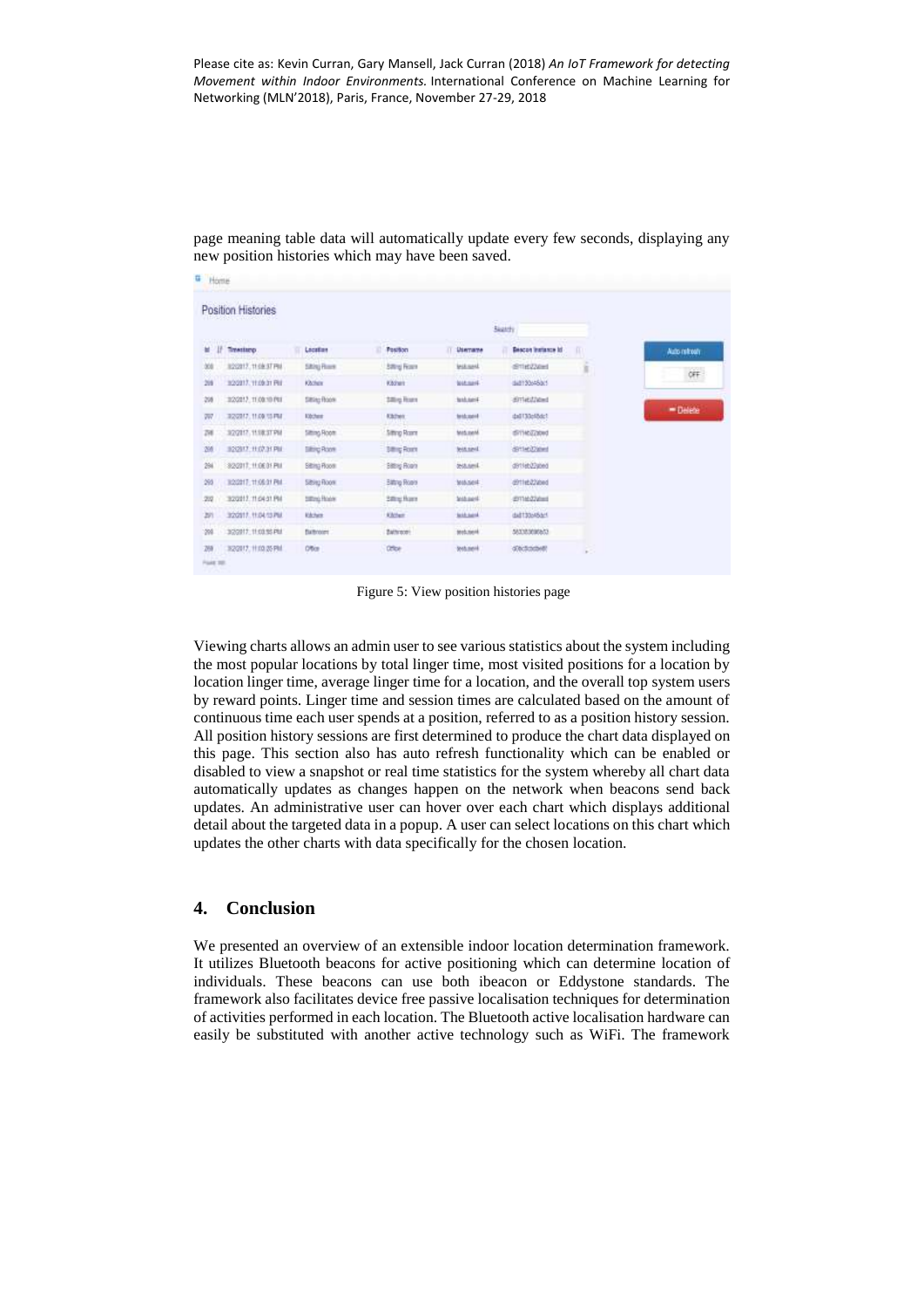allows the easy updating of new locations, beacons and activities which are all important aspects of the future Internet of Things.

### **References**

1. Vance, P., Prasad, G., Harkin, J., Curran, K. (2010) *Analysis of Device-free Localisation (DFL) Techniques for Indoor Environments.* ISSC 2010 - The 21st Irish Signals and Systems Conference, University College Cork, 23rd - 24th June

2. Vance, P., Prasad, G., Harkin, J., Curran, K. (2011) *A wireless approach to Device-Free Localisation (DFL) for indoor environments.* Assisted Living 2011 - IET Assisted Living Conference 2011, IET London: Savoy Place, UK, 6 April 2011

3. Deak, G., Curran, K., Condell, J. (2010) *Evaluation of Smoothing Algorithms for a RSSI-based Device-free Passive Localisation.* Advances in Intelligent and Soft Computing, pp: 59-66, Springer-Verlag 2010, ISBN: 978-3-642-162947, DOI 10.1007/978-3-642-162-16295-4

4. Furey, E., Curran, K., Lunney, T., Woods, D., Santos, K (2008a). *Location Awareness Trials at the University of Ulster,* Networkshop 2008 - The JANET UK International Workshop on Networking, The University of Strathclyde, 8th-10th April 2008

5. Bekris, K., Rudys, A., Marceau, G., Kavraki, L., Wallach, D. (2002) Robotics based location sensing using wireless Ethernet, The Eighth ACM Int. Conf. MOBICOM2002, pp. 227-238, Atlanta, GA, USA, Sept. 2002.

6. Furey, E., Curran, K., McKevitt, P (2011e). *Probabilistic Indoor Human Movement Modeling to Aid First Responders* Journal of Ambient Intelligence and Humanized Computing. Ambient Intelligence Humanized Computing, Vol. 3, No. 2, DOI:10.1007/s12652-012-0112-4

7. Nafarieh, A., How, J. (2008) A Testbed for Localizing Wireless LAN Devices Using Received Signal Strength, *Communication Networks and Services Research Conference, 2008. CNSR 2008. 6th Annual* , vol., no., pp.481-487, 5-8 May 2008

8. Bardwell, J. (2002) Converting Signal Strength Percentage to dBm Value, WildPackets Inc.

9. Furey, E., Curran, K.. McKevitt, P (2011b). *HABITS: A Bayesian Filter Approach to Indoor Tracking and Location*, International Journal of Bio-Inspired Computation (IJBIC), Vol. 4, No. 1, pp: xx, ISSN (Print): 1758-0366, March 2012, InderScience

10. Carlin, S., Curran, K. (2014) *An Active Low Cost Mesh Networking Indoor Tracking System*. International Journal of Ambient Computing and Intelligence, Vol. 6, No. 1, January-March 2014, pp: 45-79, DOI: 10.4018/ijaci.2014010104

11. Curran, K., Furey, E. (2007) *Pinpointing Users with Location Estimation Techniques and Wi-Fi Hotspot Technology,* International Journal of Network Management, Vol. 16, No. 5, Sept/Oct

12. Deak, G., Curran, K., Condell, J., Deak D. (2014) *Detection of Multi-Occupancy using Device-free Passive Localisation (DfPL)*. IET Wireless Sensor Systems, Vol. 4, No. 2, pp: 1-8, June 2014, DOI: 10.1049/iet-wss.2013.0031

13. Mansell, G., Curran, K. (2016) *Location Aware Tracking with Beacons.* IPIN 2016 **-** The 7th Int Conference on Indoor Positioning & Indoor Navigation, Madrid, Spain, 4-7 October 2016